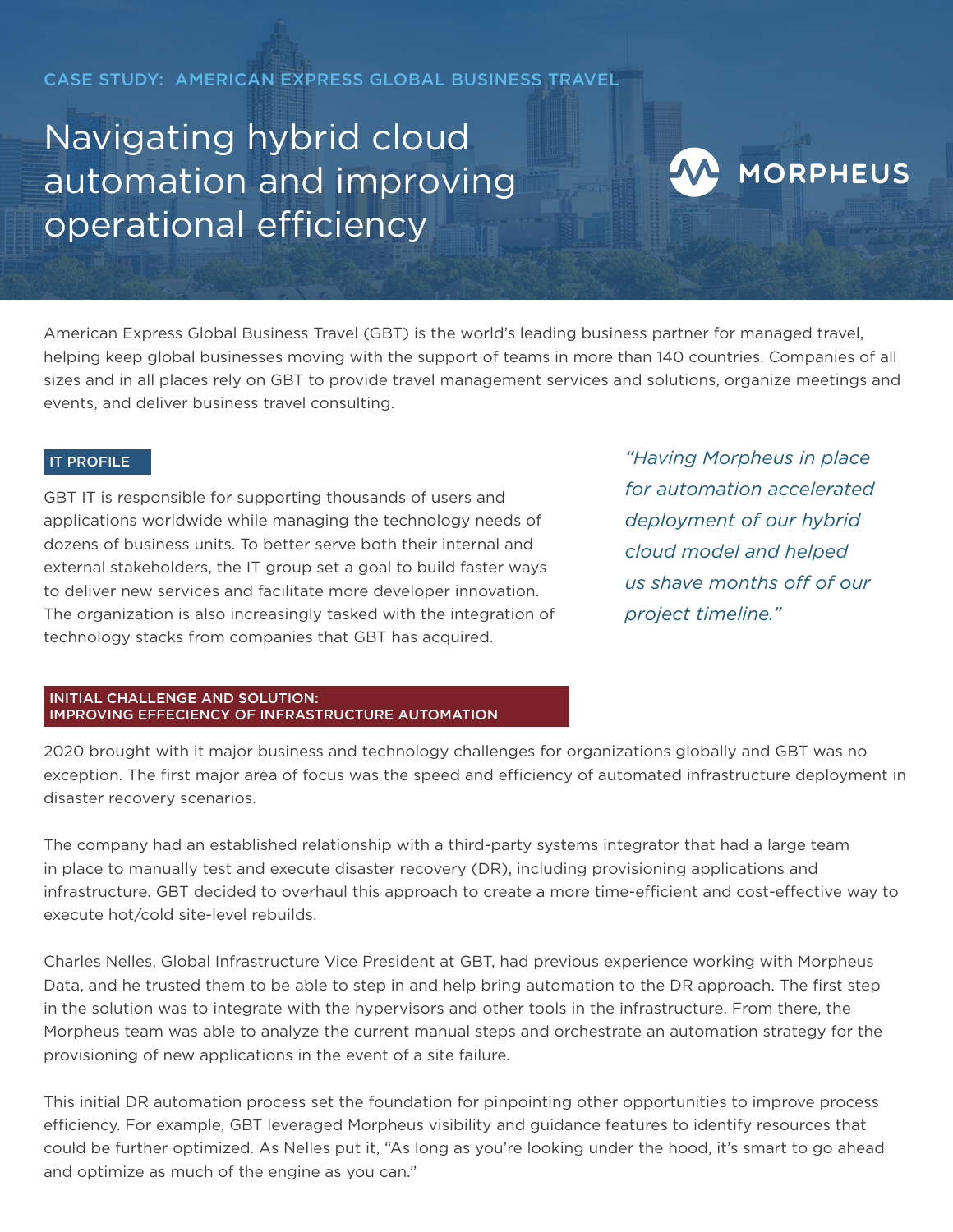#### EXPANDING BENEFITS IN 2022: IMPROVING SPEED AND AGILITY ACROSS HYBRID CLOUDS

The success of the initial engagement with Morpheus spurred an interest in leveraging the platform to assist in datacenter consolidation and public-cloud adoption. This new project came with its own set of familiar requirements. It needed to be cost-efficient with a rapid time to market. This were critical for GBT to be able to pull CapEx out of the equation to enable reinvestment in technology innovation.

"We want to be able to design an application once with great fluidity around provisioning, and we want to *innovate without custom assembly,"* said Nelles when describing his most recent challenge.

The search for a solution—and the fact that the timing was right—combined to trigger the development of an aggressive public cloud strategy. As the GBT team identified project requirements, they realized access to the right platform to accelerate their plans was already in place with Morpheus Data.

Using Morpheus for hybrid cloud management and developer self-service, GBT can manage both on-prem and public cloud workloads—with the ability to replatform workloads as needed.

The Morpheus blueprinting engine lets app development teams create templatized service catalog items that can be flexibly deployed into the on-prem VMware environment as well as public clouds like AWS and Azure. It can also provide advanced development teams to use those templates via API within their CI/CD pipelines.

Additionally, GBT is constantly expanding its IT estate with new business acquisitions. In most cases, acquired entities are already operating in the cloud. Morpheus can enable GBT to quickly integrate new technology stacks into a common control plane without requiring massive change. This can accelerate the business value that GBT can realize from new acquisitions while minimizing the disruption to how those firms operate.